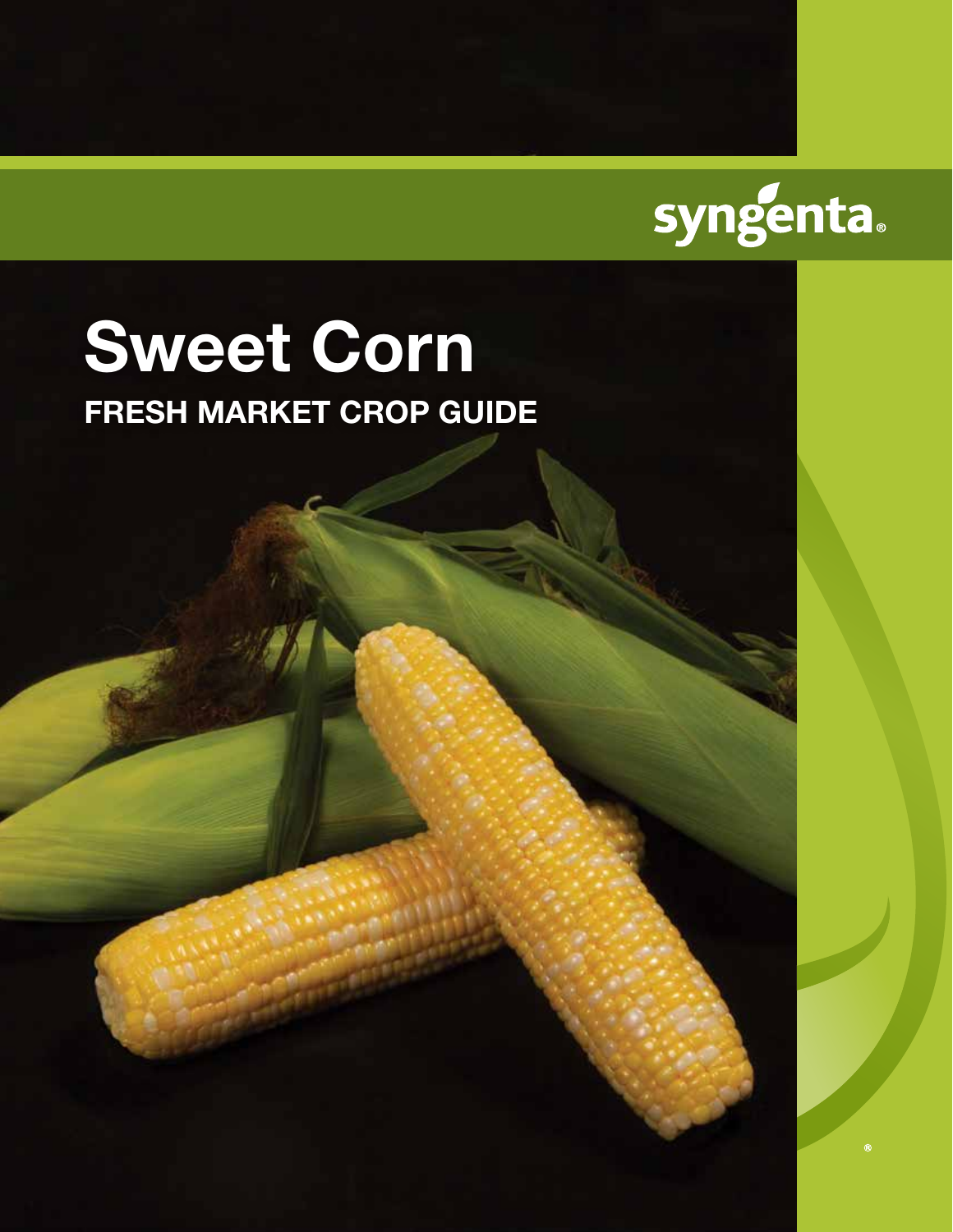## TripleSweet Plus – setting a higher standard

TripleSweet Plus is the latest advancement in the TripleSweet product line. It features the same exceptional quality and tenderness, but now it's even sweeter tasting thanks to more supersweet kernels on every ear. Combined with an improved shelf life, it is sure to be a hit at roadside stands and in local retail stores.



#### Primus

- First in a series of new TripleSweet Plus varieties from Syngenta
- Marks the next generation of superior eating-quality corn
- Exceptional flavor and sweetness exceed standard TripleSweet varieties and bring customers back for more
- Tender and extra sweet bi-color kernels, long ears and medium-sized husks preferred for roadside and local markets
- High resistance to southern corn leaf blight and intermediate resistance to Stewart's wilt
- Approximately 81 days to maturity



#### BC0528



This TripleSweet Plus, Primus-type variety produces consistent, long ears and tender juicy kernels of excellent eating quality. With insect resistance through the Attribute trait stacks, BC0528 offers built-in protection against key pests to maximize yield and quality.

- Excellent tip fill and attractive flag leaves
- •Built-in protection against key lepidopteran pests
- Tolerance to glufosinate
- Excellent for main season planting
- Strong visual appeal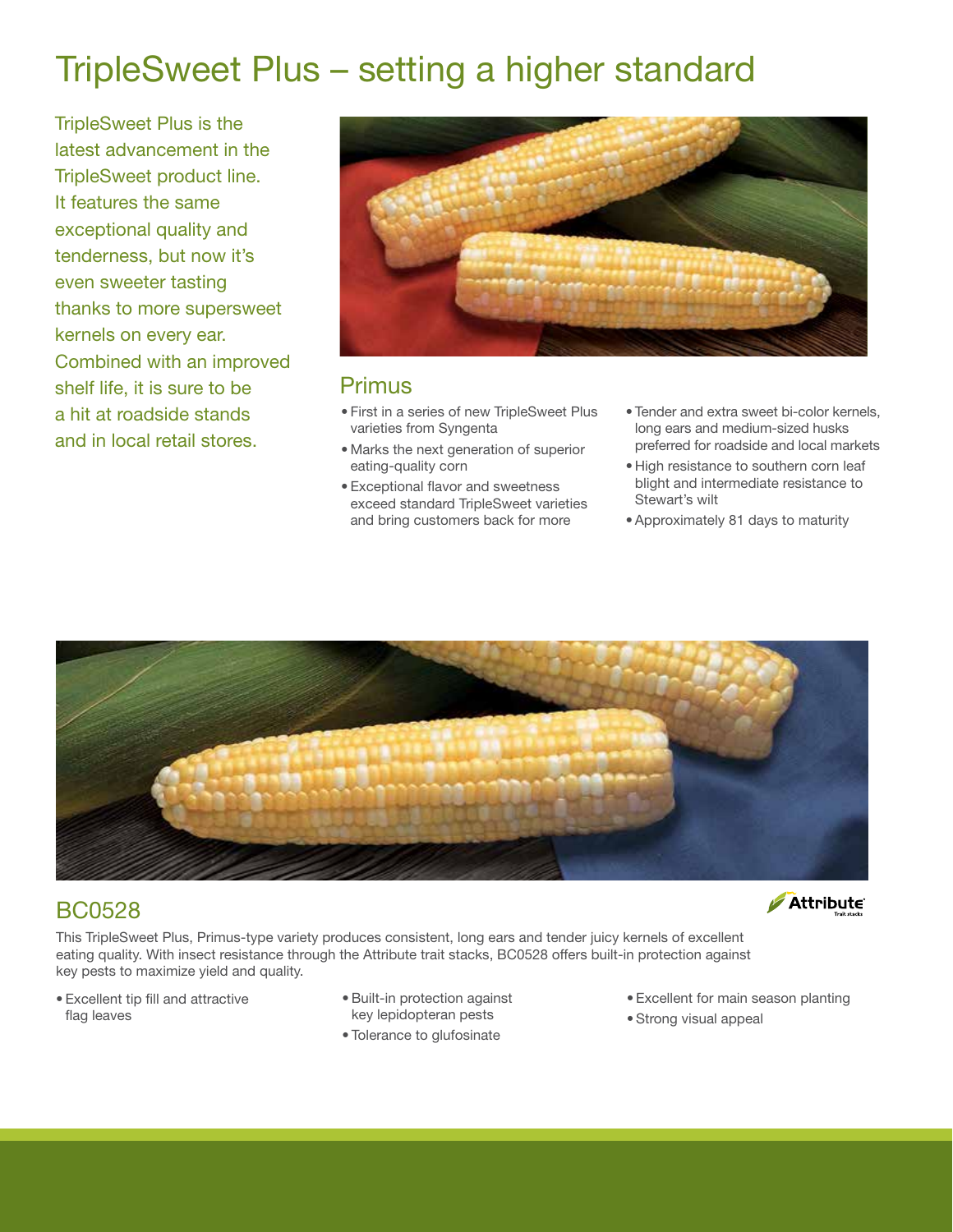## TripleSweet hybrids boasting superior eating qualities



#### Quick Trip

Attribute<sup>®</sup>II

An exciting early-season TripleSweet bi-color variety, Quick Trip boasts the great eating quality that TripleSweet varieties are known for in our portfolio. Our first early-season variety with the Attribute® II sweet corn trait stacks.

- Offers early maturity and great ear size and shape
- Good tip fill and husk cover
- Strong seedling vigor
- Quick-to-market
- Attractive appearance and great eating quality for strong consumer appeal
- Delivers grower simplicity and peace of mind via insect and weed control that comes with the Attribute II trait package



#### Pursuit

Pursuit is a bi-color, TripleSweet variety with improved insect resistance from the Attribute II trait stacks. Pursuit also offers beneficial herbicide tolerance for flexibility in weed management programs.

- Superior TripleSweet flavor with tender kernels
- •Broad-spectrum control of lepidopteran pests, including Western bean cutworm
- Tolerance to glyphosate and glufosinate herbicides approved for application over the top of Attribute II sweet corn



### **Aspire**



Aspire is the next generation of TripleSweet varieties offering improved insect resistance through the Attribute II trait stacks.

- Medium green color with good husk extension
- •Broad-spectrum control of lepidopteran pests, including Western bean cutworm
- Tolerance to glufosinate and glyphosate



### Avalon

- The ultimate white corn–paramount in eating quality–juicy, succulent, sweet
- Delicious sweetness, crunchy texture delivers full bodied flavor
- Ears hold well on plant to extend the harvest over several days

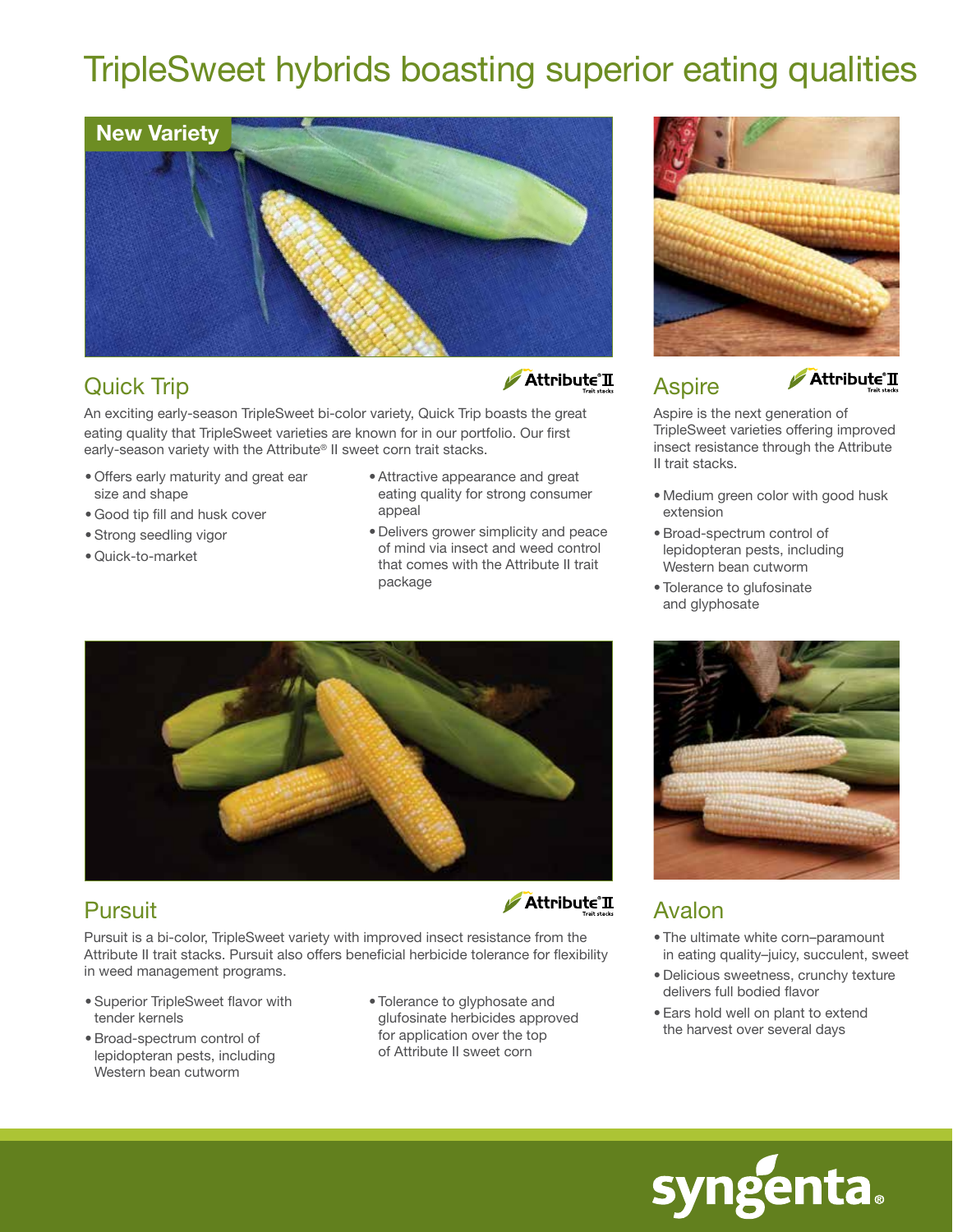

#### **Serendipity**

- TripleSweet variety with great eating quality
- Excellent variety for roadside and local markets and home gardens
- •Bi-colored kernels fill to the tip and are well covered by the husk
- Long holding on the stalk for extended harvesting



#### **Providence**

- A TripleSweet that delivers consistent, long-lasting sweetness
- Well suited for roadside and local markets as well as home gardens
- Produces long, well-filled tapered ears of bi-colored kernels



#### Milky Way Attribute<sup>\*Plus</sup>

- Exceptional TripleSweet eating quality
- •Broad-spectrum control of lepidopteran pests, including Western bean cutworm
- Tolerance to glufosinate
- High-quality ears
- Approximately 82 days to maturity



#### Honey Select

- All-America Selections Winner
- Exceptional tenderness, flavor and sweetness
- Produces large, high-quality ears
- Medium-green husks and good flags
- Approximately 79 days to maturity



#### Alto

- Excellent tip fill and good husk cover
- Excellent stand uniformity in early cold soil
- Desirable flavor and appearance that creates strong consumer appeal
- Earliness to market for increased profit potential
- Only variety of its kind with 72 day maturity



#### Remedy\*



- Long ears with tender, sweet kernels
- Excellent tip fill and good husk cover
- •Broad-spectrum control of lepidopteran pests, including Western bean cutworm
- Tolerance to glyphosate and glufosinate herbicides approved for application over the top of Attribute II sweet corn

\*Under certain stress conditions, Remedy sweet corn may exhibit tassels and or glumes growing out of the ear. Please contact your Syngenta Sales Representative with any questions.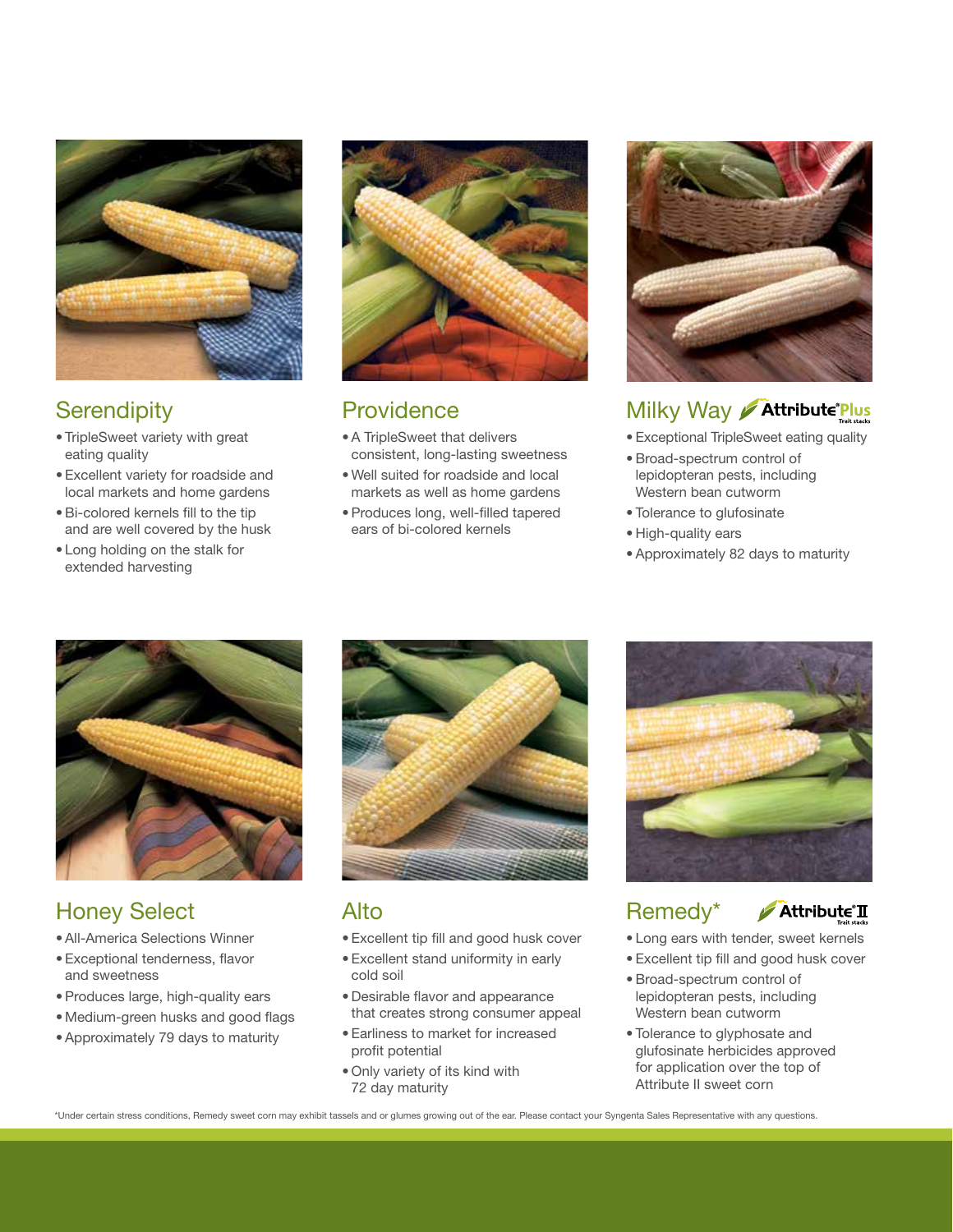## Supersweet (sh2) hybrids that outperform in the field and the market



#### GSS1170 Crave

- Garrison-type shipper ear with uniform appearance and excellent tip fill
- Attractive ears with ideal size for the shipper market
- High-quality ears
- Approximately 78 days to maturity



A Glacial bi-color type, Crave sweet corn offers a great husk package, large ear size and excellent eating quality that both growers and consumers will crave.

- Outstanding eating quality
- Vibrant, bi-color kernels
- Great husk length, color and flags
- Medium-tall plants
- Strong consumer appeal
- Well-adapted to many corn growing locations



#### BSS8021

- Excellent tip fill and good husk cover
- Maintains uniform ear size
- Long flags for high consumer appeal
- Strong rust resistance
- High-quality ears that meet market needs



#### **Protector**



- Strong husk protection, straight rowing and excellent tip fill on uniform ears ideal for shipping
- •Broad-spectrum control of lepidopteran pests, including Western bean cutworm
- Tolerance to glufosinate and glyphosate
- Wide area of adaptation and industryleading disease resistance package



#### **Accentuate**

- Good tip fill and straight rows
- Clean plant type resists lodging
- High yield potential and great husk package

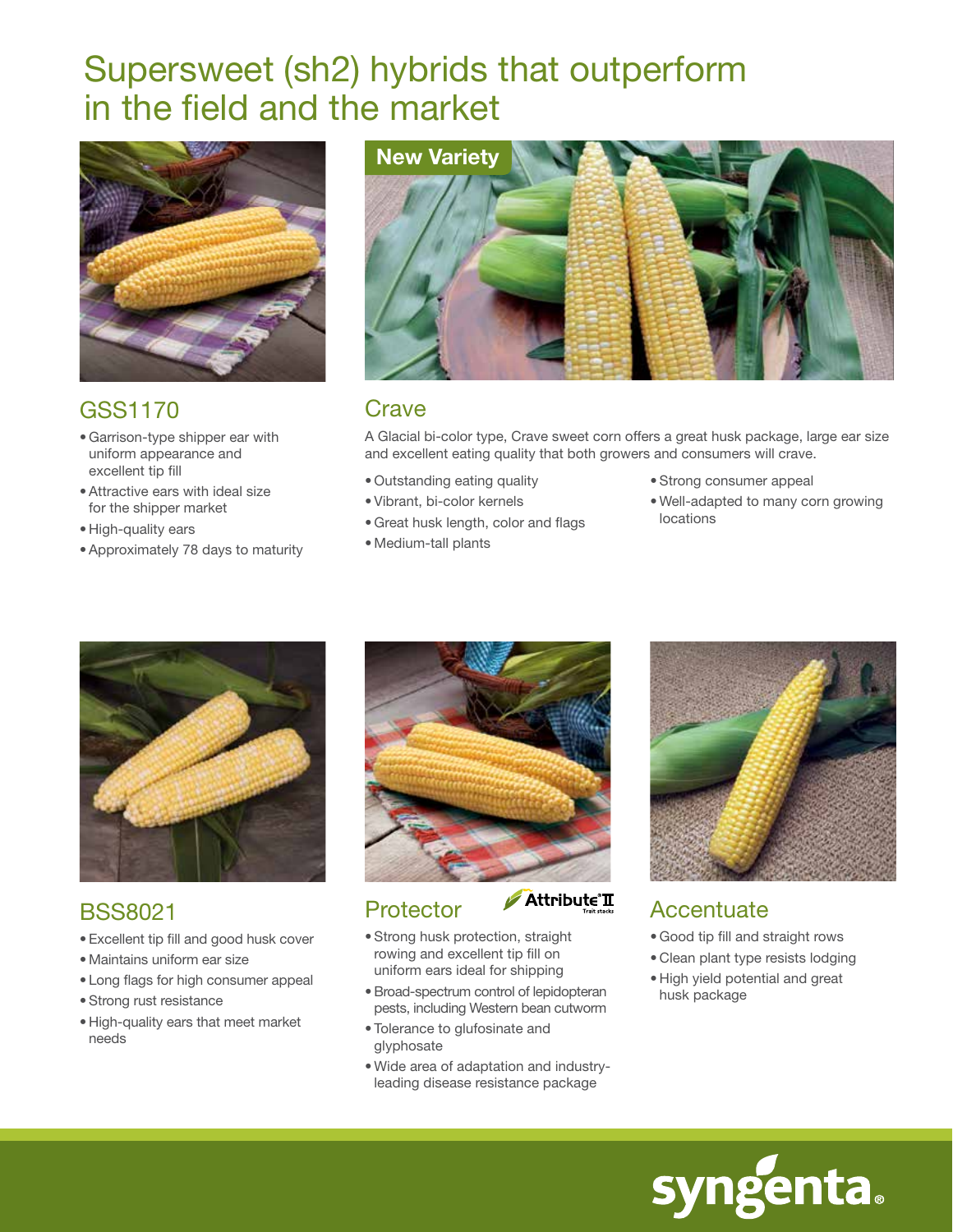

#### BSS1075

- Maintains uniform ear size during fall and winter seasons
- Strong rust resistance
- High-quality ears that meet market needs
- Strong healthy plant



#### Cabo

Offering superior eating quality and excellent adaptability, Cabo is a large augmented supersweet variety that combines consistent 8-inch ears with great tip fill.

- Attractive, strong husk cover and excellent kernel color
- Desirable flavor profile with outstanding eating quality and tenderness
- Sturdy plant with strong tip fill
- Widely adapted and performs well in most corn growing regions when managed properly
- •Reliable uniformity of ear size and rowing
- High yield potential and performance that growers demand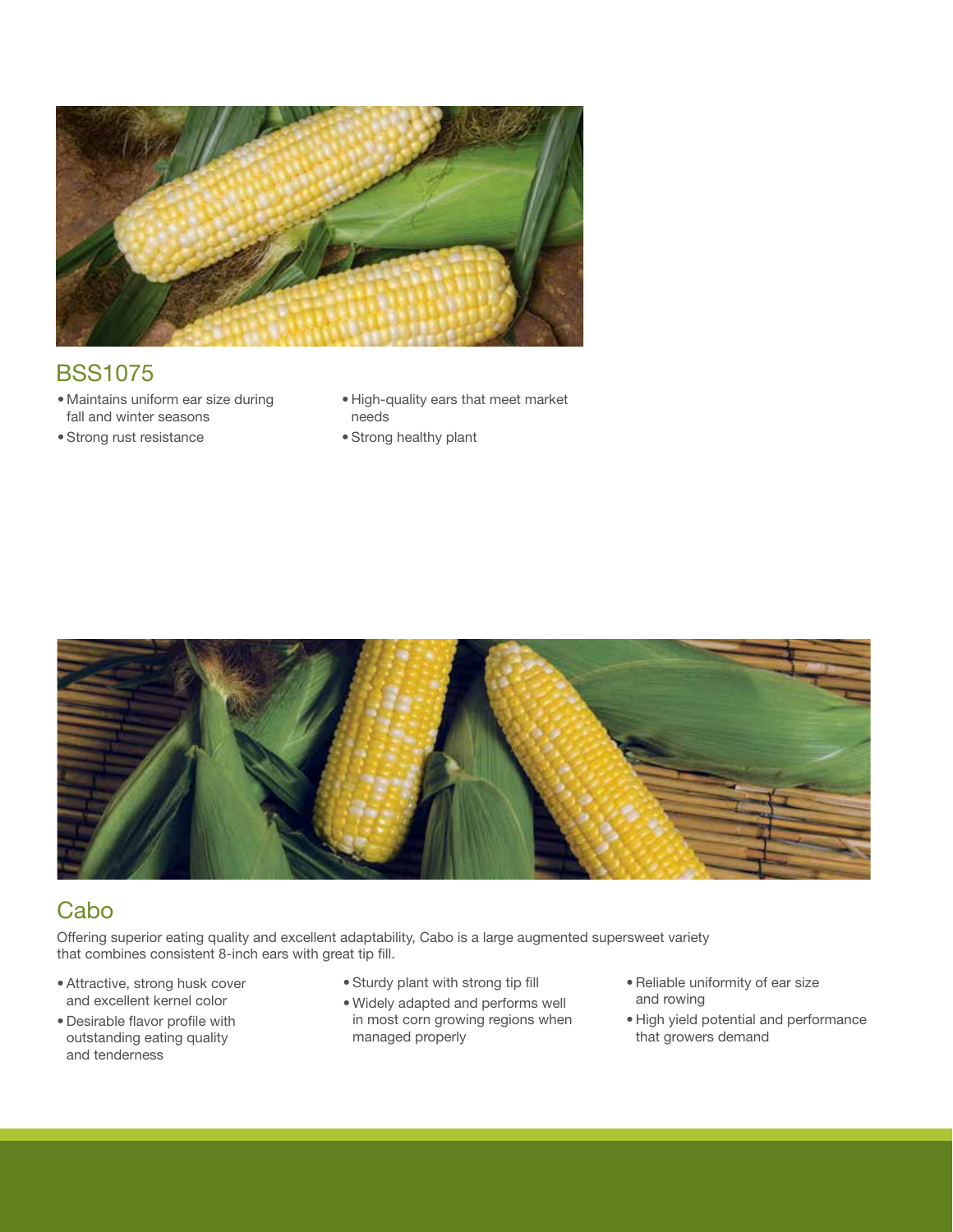

#### **Patriarch**

**Attribute<sup>®</sup>Plus** 

Patriarch offers superior eating quality with excellent adaptability across many growing regions. Built on a large augmented sh2 chassis and combined with Attribute Plus trait stacks, this variety is a game changer. For less hassle from seed to tassel, Patriarch is your go-to variety.

- •Robust ear with excellent tip fill
- Outstanding eating quality with superior tenderness and flavor
- Industry leading broad-spectrum control of lepidopteran pests, including Western bean cutworm
- Allowance of herbicide flexibility with tolerance to glufosinate herbicides through the Attribute Plus trait stacks



#### BSS0761



BSS0761 is a fresh variety ideal for high-end shipper and local markets looking for high-quality, bi-color ears. This fresh variety pairs exceptional eating quality with improved insect resistance through the Attribute Plus trait stacks.

- Stylish shipper ear
- Exceptional eating quality
- •Built-in protection against key lepidopteran pests
- Tolerance to glufosinate herbicides
- Strong performer with high yield potential

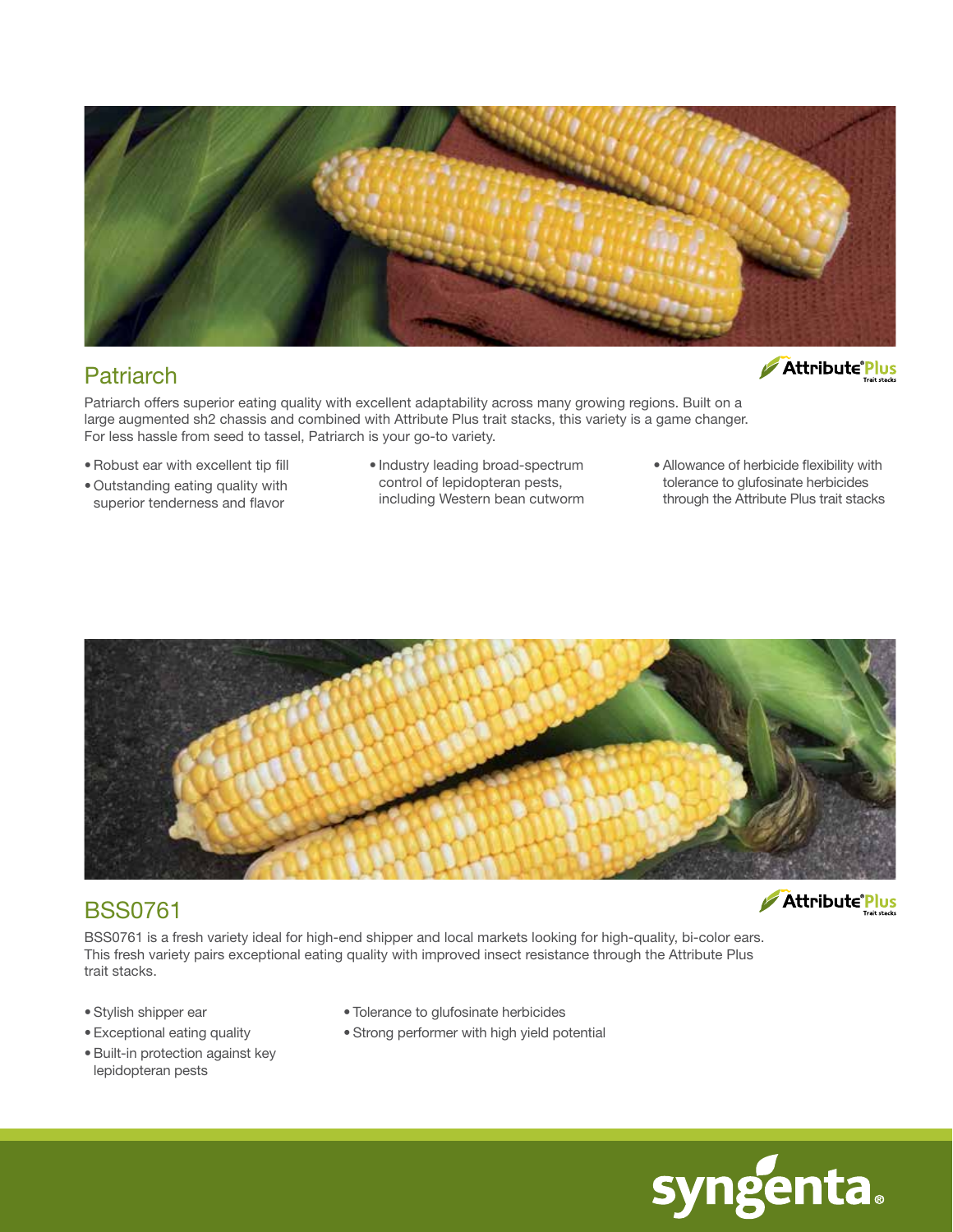

#### 8909MRW

- Exceptional white kernel color
- High yield potential
- Excellent dark, protective husk
- Multiple disease resistance



#### 7401 IMP

- Great vigor and seed quality
- Attractive dark-green husk package and many flags
- Bright white kernel color



### **Glacial**

- Innovative variety for different markets including processing, fresh market and the shipper market
- Large, vibrant white ears with excellent tip fill
- High eating quality with great husk marketability

## Sugary/sugary enhanced (su /se)



#### Silver Queen

- The industry standard white "su" sweet corn
- Superb eating quality
- Attractive package
- Elegant ears with flavorful, tender kernels
- Approximately 88 days to maturity



### Silver King

- This white ear has fabulous flavor and tenderness for local market growers and home gardeners
- Tight husk cover helps prevent bird damage
- Optimum ear placement makes for an easy harvest
- Approximately 82 days to maturity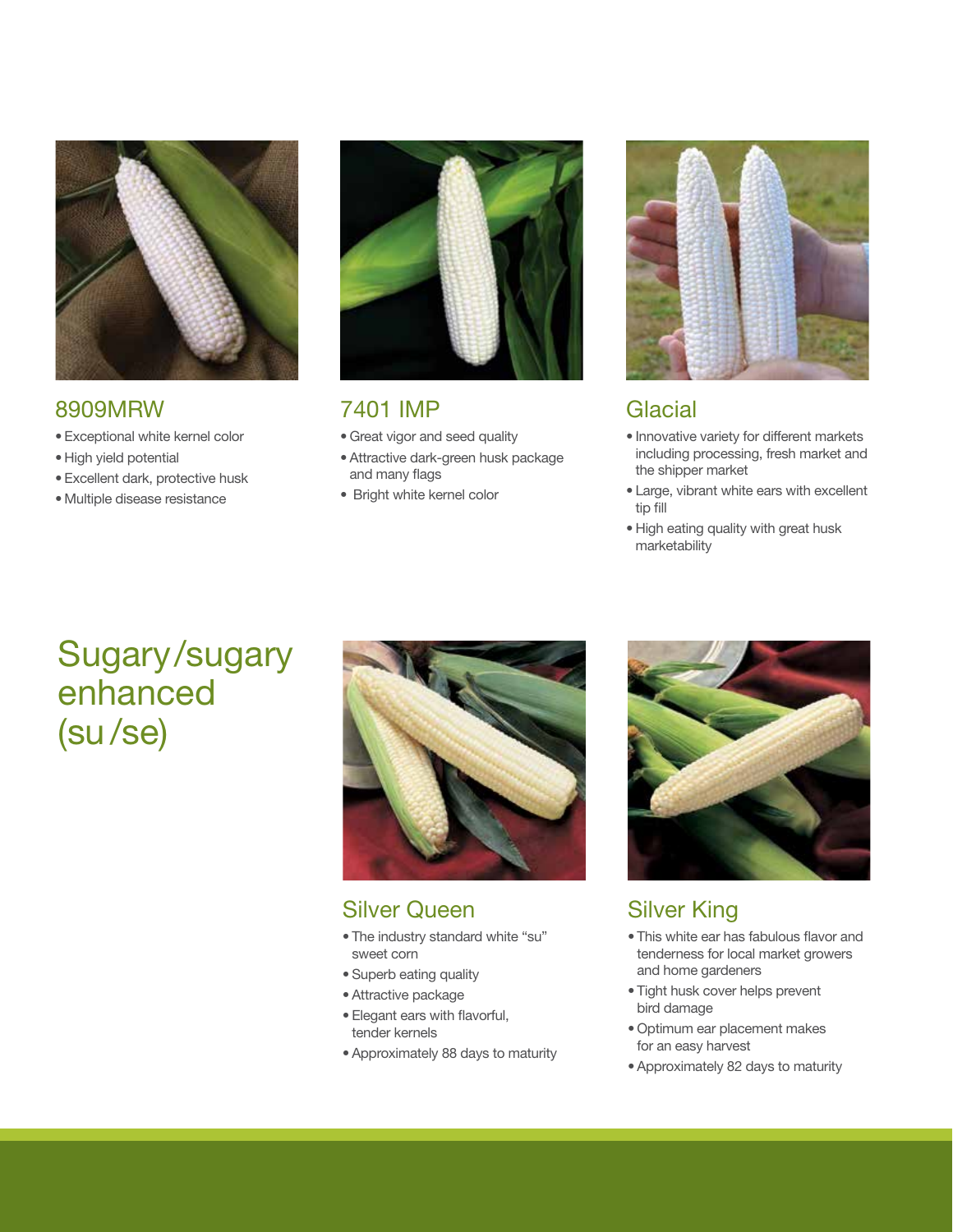



The Attribute II and Attribute Plus trait stacks from Syngenta are the latest breakthrough in above-ground insect protection for sweet corn, delivering unsurpassed control of lepidopteran pests to maximize yield, quality and productivity. In addition to high-level insect protection, Attribute II hybrids produce a protein that increases tolerance to glufosinate and glyphosate herbicides. Attribute Plus hybrids produce a protein that increases tolerance to glufosinate herbicides.

#### How It Works

The introduction of the Attribute II and Attribute Plus trait stacks continues the Syngenta tradition of providing high-performance traits to sweet corn growers, and now they have the added power of Vip3A – a unique mode of action proprietary to Syngenta. The combination of Vip3A with Cry1Ab, the protein found in Attribute insect-protected sweet corn varieties, offers excellent control of key yield-robbing insects including European corn borer, corn earworm and fall armyworm. Attribute II and Attribute Plus are also highly effective against Western bean cutworm, which has emerged as a serious and growing threat in many production areas.

#### How VIP Differs from Cry Proteins

Both vegetative insecticidal proteins (VIP) and crystalline proteins (Cry) are derived from *Bacillus Thuringiensis* (Bt). However, VIPs are an entirely new class of proteins that differ from their Cry protein counterparts. Vip3A binds to different receptors than Cry proteins within an insect's mid-gut membrane. Researchers have identified changes in the binding process as a factor in the development of resistant insects. Expressing both VIP and Cry proteins, Attribute II and Attribute Plus insect protection greatly reduces the risk of insect resistance.



Pore formation results in insect death

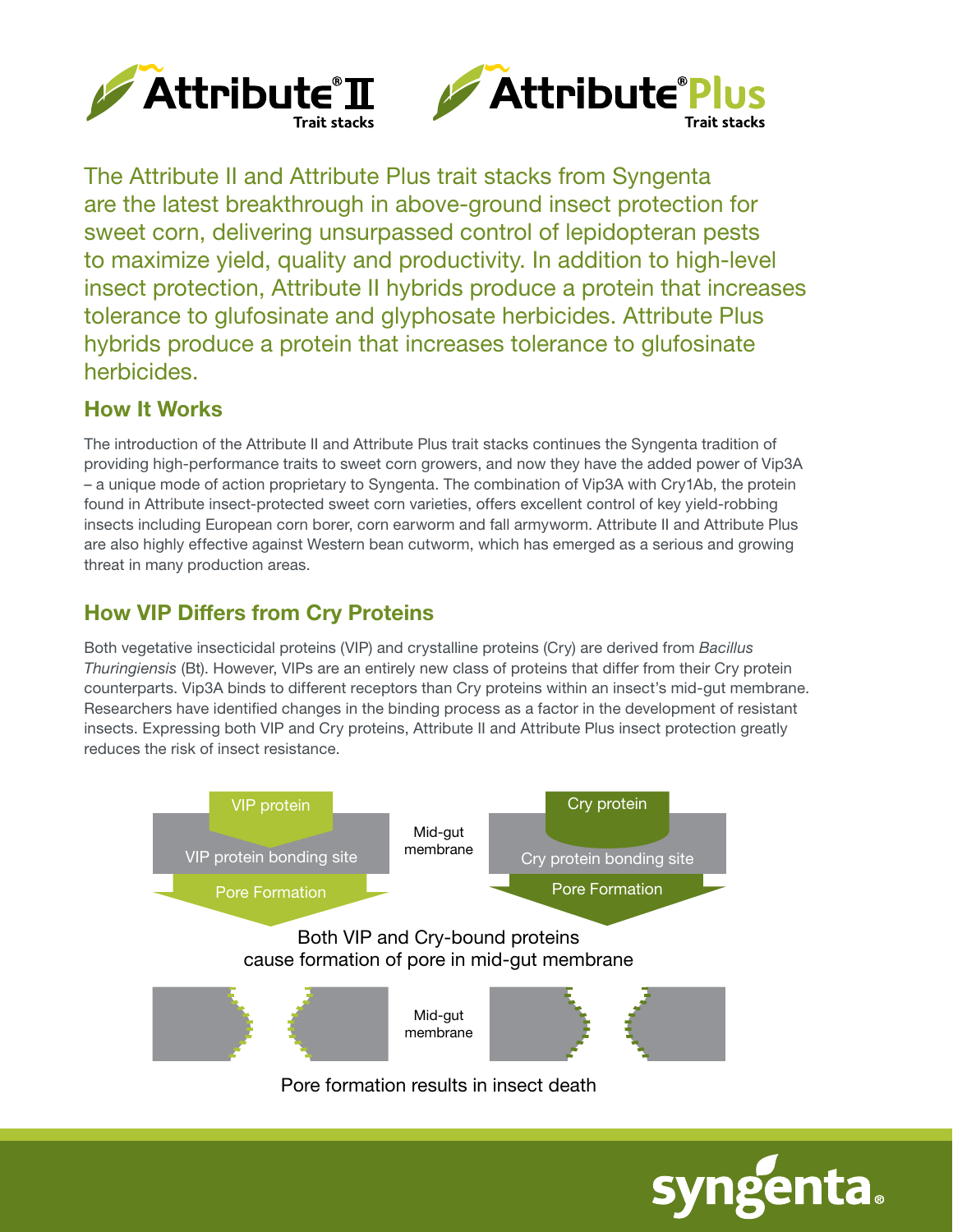| <b>Broad-Spectrum Control of Key Sweet Corn Pests</b>      |                   |                                               |           |               |                      |  |  |  |
|------------------------------------------------------------|-------------------|-----------------------------------------------|-----------|---------------|----------------------|--|--|--|
| Event                                                      | Protein           | European Corn<br>Corn Earworm<br><b>Borer</b> |           | Fall Armyworm | <b>Black Cutworm</b> |  |  |  |
| Attribute II                                               | Vip3A, Cry1Ab     | Ε                                             | Ε         | Ε             | VG                   |  |  |  |
| Attribute                                                  | Cry1Ab            | E<br>$F-G$                                    |           | G             | P                    |  |  |  |
| Seminis <sup>®</sup><br>Performance<br>Series <sup>™</sup> | Cry1A.105, Cry2Ab | Е                                             | VG        | Ε             | P                    |  |  |  |
| Attribute Plus*                                            | Vip3A, Cry1Ab     | Resistant                                     | Resistant | Resistant     | Resistant            |  |  |  |

Control rating: E= excellent, VG= very good, F-G= fair to good, G= good, F=fair, P-F= poor to fair, and P= poor. Source: K. Flanders, et al. University of Alabama Cooperative Extension System 2010 \*Attribute Plus was not evaluated in this trial.

#### Attribute II and Attribute Plus Spectrum of Control

- Beet Armyworm (*Spodoptera exigua*)
- Black Cutworm (*Agrotis ipsilon*)
- Common Stalk Borer (*Papaipema nebris*)
- Corn Earworm (*Helicoverpa zea*)
- Dingy Cutworm (*Feltia jaculifera*)
- European Corn Borer (*Ostrinia nubilalis*)
- Fall Armyworm (*Spodoptera frugiperda*)
- Southern Cornstalk Borer (*Diatraea crambidoides*)
- Southwestern Corn Borer (*Diatraea grandiosella*)
- Sugarcane Borer (*Diatraea saccharalis*)
- Western Bean Cutworm (*Striacosta albicosta*)

#### **Conventional non-Bt** Attribute II and Attribute II and Attribute II and Attribute II



Source: G. Dively, University of Maryland, 2007-2010.



Dively, University of Maryland, 2007-2010.

#### The Complete Package

Attribute II and Attribute Plus give growers the flexibility to cater their herbicide program to effectively address problem weeds while reaping the benefits of its superior insect control.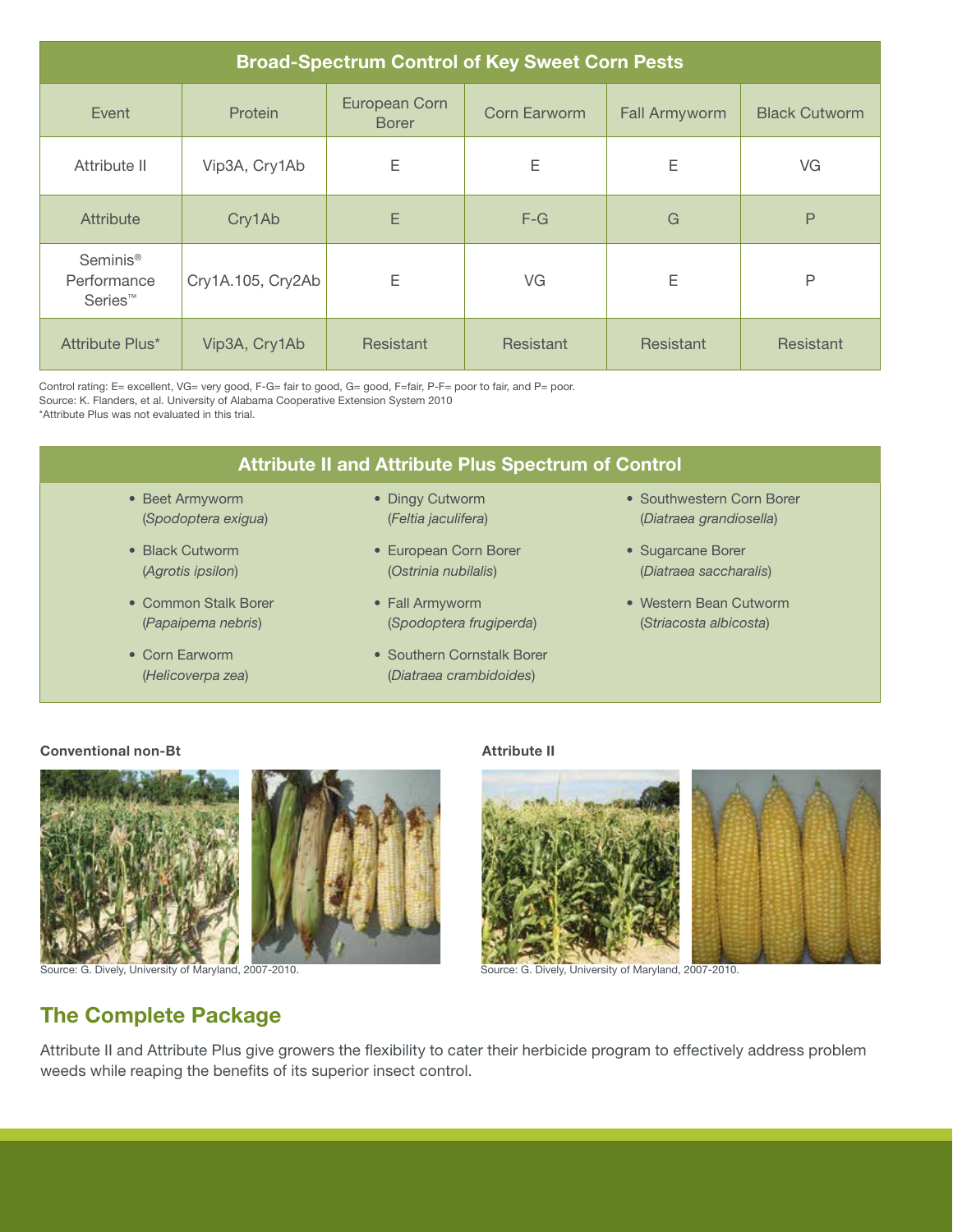## Grower guide for Attribute sweet corn



Attribute, Attribute II, and Attribute Plus sweet corn varieties from Syngenta are viable crop strategies for sweet corn growers throughout the country. Commercially grown since 1998, Attribute sweet corn seeds provide a high level of above-ground protection against targeted pests throughout the growing season. With Attribute sweet corn, growers have another option for harvesting outstanding yield potential of high-quality sweet corn that meets market needs. If properly managed, Attribute sweet corn can be a valuable addition to your crop management strategy for many years to come.

#### Attribute trait stacks performance

Since the introduction of the Attribute trait stacks, numerous field trials have been conducted by Syngenta throughout the U.S. Results from these trials indicate that Attribute sweet corn showed significantly less damage from targeted pests, while non-Attribute protected plants suffered extensive damage from European corn borers and corn earworms. As a result, Attribute hybrids are an effective strategy for controlling European corn borer and corn earworm insect populations. Results to date indicate that under most conditions, more than 95 percent of Attribute plants remain virtually free of European corn borer and corn earworm damage throughout the growing season; however, the expected level of protection can vary depending upon environmental factors and seed purity. European corn borers and corn earworms can migrate from non-Bt plant to Bt plants, so some corn borer and earworm larvae may be seen on Attribute sweet corn that borders non-Bt fields. Because European corn borers and corn earworms cannot distinguish between Bt and non-Bt hybrids, egg masses may be found on Attribute plants. But once small larvae begin feeding on them, they quickly ingest the Bt protein and die. To optimize yields and ear quality, scout fields for pest outbreaks, and where necessary, apply chemical insecticides to prevent economic loss. Insect pests which are not controlled by this Bt protein include: corn rootworms, cutworms, common stalk borers, silk fly larvae, sap beetles, aphids and flea beetles. Attribute II and Attribute Plus, which combine Vip3A with the Bt protein found in Attribute, do provide control of several additional pests including black cutworm and Western bean cutworm. However, where possible, consult your area pest management specialists or local extension agents for additional insight on pest outbreaks in your area and suggested control options.

#### IPM strategies

Attribute sweet corn is an important IPM tool that can reduce the need for chemical pest control. Unlike broad-spectrum insecticides, which can destroy beneficial insect populations, Attribute sweet corn is not harmful to ladybird beetles, lacewings and other beneficial insects. While Attribute sweet corn can be a powerful IPM tool to control European corn borers and corn earworms, it is not an end-all solution for pest control. Years of IPM experience have shown that using multiple-control tactics over time is the best strategy for preserving ecological diversity. Under high corn-earworm pressure found in the southern half of the U.S. and with late-season planting, some pest damage can occur in Attribute sweet corn fields. If the market requires close to zero insect damage, some chemical control methods might be necessary. The number of applications and timing of these applications depend on the corn earworm pressure and environmental conditions. Continue to use conventional insecticides judiciously to control infestations of pests that are not controlled by Attribute sweet corn. A multifaceted approach, including practices like crop rotation and tillage, can go a long way toward controlling pest pressure.

All growers that purchase and plant Attribute sweet corn are required by the EPA to sign a stewardship agreement. Please contact your seed dealer for a copy of the required agreement or visit the Syngenta stewardship website at http://www.syngentastewardship.com under Attribute Stewardship. The Attribute Grower Stewardship Agreement (the "Stewardship Agreement") was created to ensure you receive the important information you need to manage your crops safely and effectively.

As part of the mandated IPM strategies, growers are also required to destroy all Attribute sweet corn stalks in your fields preferably within 14 days but never later than 30 days after harvest. The allowed crop destruction methods are: rotary mowing, discing, or plowdown. The crop destruction methods are intended to protect against development of insect resistance.

#### Insect resistance

Every pest management strategy must address the possibility that target insects could develop resistance to the pest control measures. So it is important to understand how resistant insect populations occur.

Genes for resisting virtually anything may exist in nature, due to random genetic variability and the constant shuffling of thousands of genes through mating. Insects do not develop resistance genes through exposure to an insecticide. However, the insecticide does select the resistant insects that exist in the population by eliminating the non-resistant insects.

As the insecticide kills the insects that don't have resistance genes, the survivors begin to dominate the breeding process. They pass their resistance genes to future generations, and as these populations increase, they eventually become predominant and the insecticide becomes ineffective.

#### What to do if you observe unexpected damage

If you observe unexpected damage from target pests, call this toll free number and report what you have observed.

#### 1-877-GRO-CORN (1-877-476-2676) 8 a.m. – 5 p.m., Monday through Friday, Mountain Time

A Syngenta representative will investigate the situation. After ruling out other possible causes and testing to verify that the plants carry the proprietary Bt gene, the representative will collect European corn borers or corn earworms for laboratory assay tests. If resistance is suspected, Syngenta will inform customers and extension agents in the affected area, as well as EPA officials. Insect monitoring programs will be increased and alternative control measures will be recommended.

#### Partners in resistance prevention

Insect resistance is a real possibility and should be taken very seriously. Failure to follow resistance management measures could lead to the development of resistant populations. All levels of the production chain, from the grower to the seed industry, must work together. Each of us has a responsibility to manage this exciting new technology carefully and preserve its long-term value for growers, consumers and the environment.

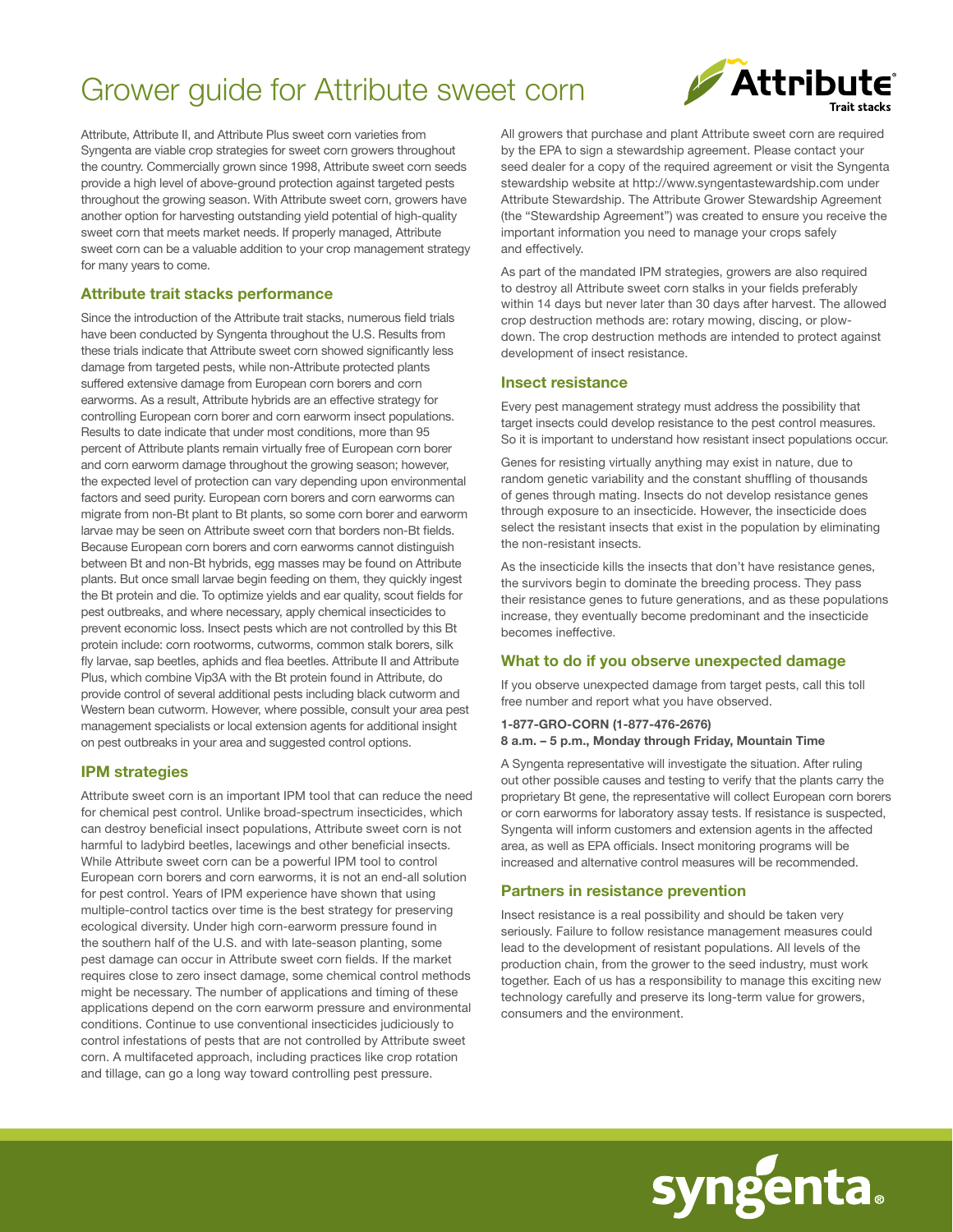#### Technical data: sweet corn

| Variety                              | Endosperm<br>type | Kernel<br>color | Approx.<br>days to<br>maturity | Avg. ear<br>length<br>(in) | Avg. ear<br>diameter<br>(in) | Avg.<br>row count | Husk appearance                                                                | Disease resistance                                    |
|--------------------------------------|-------------------|-----------------|--------------------------------|----------------------------|------------------------------|-------------------|--------------------------------------------------------------------------------|-------------------------------------------------------|
| <b>Supersweet</b>                    |                   |                 |                                |                            |                              |                   |                                                                                |                                                       |
| <b>SS BiColor Early</b><br>Riser     | $sh2*$            | Bi-color        | 72                             | 7.5                        | 1.5                          | $14 - 16$         | Good husk protection and flags                                                 | IR: Et                                                |
| 7401 IMP                             | sh <sub>2</sub>   | White           | 74                             | 8                          | 1.7                          | $16 - 18$         | Dark husk, with good protection<br>and many flags                              | HR: MDMV                                              |
| <b>SS7403RY</b>                      | $sh2*$            | Yellow          | 75                             | 8                          | 1.6                          | $16 - 18$         | Dark green, good flags, good<br>husk protection                                | <b>HR:</b> Ps (Rp1-g), Ps (Rp1-i)<br>IR:<br><b>Bm</b> |
| <b>BSS1075</b>                       | sh <sub>2</sub>   | Bi-color        | 77                             | 7.25                       | 1.9                          | 18                | Medium dark-green color with<br>medium flags                                   | <b>HR:</b> Ps: (Rp1-i)<br>Et/Bm<br>IR:                |
| Cabo                                 | sh <sub>2</sub>   | Bi-color        | 78                             | 8                          | $\overline{2}$               | $16 - 18$         | Medium green with average flags                                                |                                                       |
| GSS1170                              | sh <sub>2</sub>   | Yellow          | 78                             | 7.1                        | 1.8                          | 16                | Medium dark green, medium long flags leaves,<br>similar protection as Garrison | <b>HR:</b> Et / Ps: $(Rp1-i)$                         |
| <b>SS3778R</b>                       | $sh2*$            | Yellow          | 78                             | 8.5                        | 1.9                          | $18 - 20$         | Good husk and flags, dark husk color                                           | <b>HR:</b> Ps (Rp1-g), Ps (Rp1-i)                     |
| NEW Patriarch<br>Attribute Plus      | sh2               | Bi-color        | 78                             | 8                          | $\overline{c}$               | $16 - 18$         | Dark green                                                                     | HR: $Ps$ (Rp1-g)<br>IR: MDMV                          |
| Accession                            | sh <sub>2</sub>   | Yellow          | 78                             | $8.5 - 8.75$               | 1.9                          | $16 - 20$         | Excellent husk length and flags                                                |                                                       |
| <b>BSS8021</b>                       | sh <sub>2</sub>   | Bi-color        | 80                             | 7.3                        | 1.8                          | 16                | Medium green                                                                   | <b>HR:</b> Ps: (Rp1-i) / Et                           |
| NEW<br>Crave                         | sh <sub>2</sub>   | Bi-color        | 78                             | 8                          | 1.8                          | $16 - 18$         | Great husk length, color and flags                                             |                                                       |
| Aces                                 | sh <sub>2</sub>   | Bi-color        | 78                             | 8                          | 1.8                          | 18                | Dark husk, numerous dark<br>flags, great husk protection                       | <b>HR:</b> Ps (Rp1-i), Ps (Rp1-g)                     |
| <b>Desert Snow</b>                   | sh <sub>2</sub>   | White           | 78                             | $8.5 - 9$                  | 1.8                          | $16 - 20$         | Excellent husk length, dark green flags and<br>husk color                      | HR: Pst                                               |
| Glacial                              | sh <sub>2</sub>   | White           | 79                             | 8                          | 1.8                          | 16-18             | Dark husk, good husk protection                                                |                                                       |
| 2182MR                               | sh <sub>2</sub>   | Bi-color        | 79                             | $8 - 9$                    | 1.8                          | 18                | Dark husk, excellent flags and<br>husk protection                              | HR: Ps<br>Et / Bm<br>IR:                              |
| Protector<br>Attribute' <sup>1</sup> | sh <sub>2</sub>   | Yellow          | 79                             | 8                          | 1.8                          | 18                | Medium-dark green with<br>medium-long flags                                    | <b>HR:</b> Et / Ps: (Rp1-d),<br>Ps (Rp1-i) / MDMV     |
| <b>BSS0761</b><br>Attribute Plus     | sh <sub>2</sub>   | Bi-color        | 80                             | 7.7                        | $\overline{c}$               | $16 - 18$         | Dark green, long and shiny flags                                               | $\overline{\phantom{a}}$                              |
| 8909MRW                              | sh <sub>2</sub>   | White           | 80                             | $8 - 8.5$                  | 1.7                          | 18                | Dark husk, excellent flags and<br>husk protection                              | HR: Ps<br>Et / Bm<br>IR:                              |
| Accentuate                           | sh <sub>2</sub>   | Yellow          | 80                             | 8                          | $\overline{2}$               | $14 - 16$         | Long, tight, husk protection                                                   | HR: Ps / Et / Bm / Pst                                |
| 8102R Plus                           | sh <sub>2</sub>   | Bi-color        | 80                             | $7.75 - 8$                 | 1.7                          | $16-18$           | Good flags and husk protection                                                 | HR: Ps<br>Et / Bm / Pst<br>IR:                        |
| 1760MR                               | sh <sub>2</sub>   | White           | 80                             | $7.5 - 8$                  | 1.7                          | $16 - 18$         | Very dark husk, numerous flags, great husk<br>protection                       | HR: Ps<br>Et / Bm / Pst<br>IR:                        |
| 3590MR                               | sh <sub>2</sub>   | Yellow          | 82                             | 8.5                        | 1.8                          | 18-20             | Dark husk and good husk protection                                             | HR: Ps / Et / MDMV / Pst                              |
| <b>SS Jubilee</b>                    | sh <sub>2</sub>   | Yellow          | 83                             | 8.5                        | 1.9                          | $16 - 20$         | Medium green                                                                   | IR: Bm                                                |
| <b>Sugary/Sugary enhanced</b>        |                   |                 |                                |                            |                              |                   |                                                                                |                                                       |
| <b>Silver King</b>                   | se                | White           | 82                             | 8                          | 1.9                          | $16 - 18$         | Medium green with good cover                                                   | IR:<br>Bm / Et / Pst / Ps                             |
| Peaches & Cream<br>Mid EH            | se                | Bi-color        | 83                             | 8.6                        | 1.9                          | 18-20             | Long flags with good cover                                                     | IR:<br>Pst                                            |
| Sweet G 90                           | su                | Bi-color        | 85                             | $\boldsymbol{9}$           | 1.9                          | 16                | Medium green                                                                   |                                                       |
| Silver Queen                         | su                | White           | 88                             | 8                          | 1.8                          | 14-16             | Dark green                                                                     | HR: Pst<br>IR:<br>Et / Bm                             |
| <b>Golden Queen</b>                  | su                | Yellow          | 88                             | 8.5                        | 1.8                          | $12 - 16$         | Medium green                                                                   | <b>HR: Pst</b><br>IR:<br>Et                           |

\*SuperSeedWare® (SSW®) is a proprietary genotype protected by US Patents #8,796,504 and #8,822,756. For more information please contact your sales representative.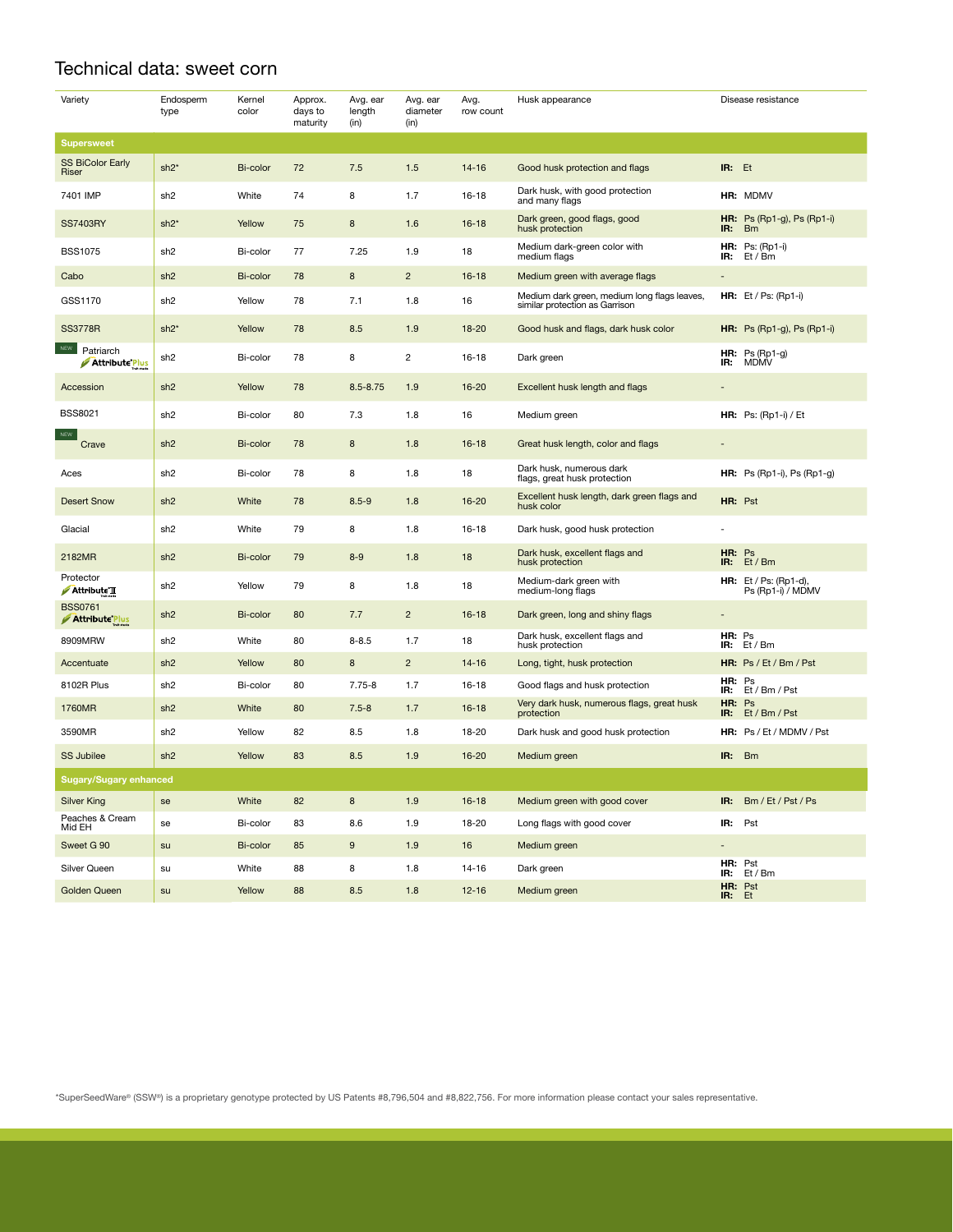#### Technical data: sweet corn

| Variety                                  | Endosperm<br>type                 | Kernel<br>color | Approx.<br>days to<br>maturity | Avg. ear<br>length<br>(in) | Avg. ear<br>diameter<br>(in) | Avg.<br>row count | Husk appearance                          | Disease resistance       |  |
|------------------------------------------|-----------------------------------|-----------------|--------------------------------|----------------------------|------------------------------|-------------------|------------------------------------------|--------------------------|--|
| <b>TripleSweet Plus</b>                  |                                   |                 |                                |                            |                              |                   |                                          |                          |  |
| <b>BC0528</b><br>Attribute               | <b>TripleSweet</b><br><b>Plus</b> | Bi-color        | 81                             | 8.4                        | 1.8                          | $16 - 18$         | Medium green                             | $\overline{\phantom{a}}$ |  |
| Primus                                   | <b>TripleSweet</b><br>Plus        | Bi-color        | 81                             | 8                          | 1.8                          | $14 - 16$         | Medium green                             | HR: Bm<br>IR:<br>Pst     |  |
| <b>TripleSweet</b>                       |                                   |                 |                                |                            |                              |                   |                                          |                          |  |
| NEW<br><b>Quick Trip</b><br>Attribute II | <b>TripleSweet</b>                | Bi-color        | 71                             | 7.5                        | 1.8                          | $14 - 16$         | Attractive, dark green                   | $\overline{\phantom{a}}$ |  |
| Alto                                     | <b>TripleSweet</b>                | Bi-color        | 72                             | 7.5                        | 1.8                          | $14 - 16$         | Medium green                             | $\overline{\phantom{a}}$ |  |
| <b>Honey Select</b>                      | <b>TripleSweet</b>                | Yellow          | 79                             | 8.5                        | 1.9                          | $18 - 20$         | Medium green                             | IR:<br>Pst               |  |
| Aspire<br>Attribute'                     | <b>TripleSweet</b>                | Yellow          | 80                             | 8.5                        | 1.8                          | $14 - 16$         | Medium green with<br>good husk extension | $HR: Ps(Rp1-d)$          |  |
| Pursuit<br>Attribute'                    | <b>TripleSweet</b>                | Bi-color        | 80                             | $\overline{7}$             | $\overline{2}$               | $16 - 18$         | Medium green                             | $HR: Ps(Rp1-g)$          |  |
| Avalon                                   | <b>TripleSweet</b>                | White           | 82                             | 8                          | 1.7                          | 16                | Medium green                             | IR:<br>Bm /Pst           |  |
| Milky Way<br><b>Attribute Plus</b>       | <b>TripleSweet</b>                | White           | 82                             | 8.4                        | 1.8                          | $14 - 16$         | Medium green with excellent tip cover    | $HR: Ps(Rp1-g)$          |  |
| Providence                               | TripleSweet                       | Bi-color        | 82                             | 8                          | 1.7                          | $14 - 18$         | Medium green                             | $HR: Ps(Rp1-d)$          |  |
| Serendipity                              | <b>TripleSweet</b>                | Bi-color        | 82                             | 8                          | 1.8                          | $16 - 18$         | Medium green                             | $\overline{\phantom{a}}$ |  |
| Remedy*<br>Attribute' <sup>1</sup>       | <b>TripleSweet</b>                | Bi-color        | 82                             | 8.5                        | 1.7                          | $14 - 16$         | Medium green                             |                          |  |

#### Disease abbreviation key

| <b>Bm</b>   | Southern corn leaf blight (Bipolaris maydis) | Ps  | Common rust caused by Puccinia sorghi                                                 | sh <sub>2</sub> | Supersweet              |
|-------------|----------------------------------------------|-----|---------------------------------------------------------------------------------------|-----------------|-------------------------|
| Et          | Northern leaf blight (Exserohilum            |     | (Rp1-d, e, g, i) controlled by the Rp1-d, e,<br>g, and i genes (see **footnote below) | su              | Sugary                  |
|             | turcicum)                                    |     |                                                                                       | <b>HR</b>       | High resistance         |
| <b>MDMV</b> | Maize dwarf mosaic (Maize dwarf              | Pst | Stewart's wilt (Pantoea stewartii)                                                    | <b>IR</b>       | Intermediate resistance |
|             | mosaic virus)                                | se  | Sugary enhanced                                                                       |                 |                         |

\*Under certain stress conditions, Remedy sweet com may exhibit tassels and or glumes growing out of the ear. Please contact your Syngenta Sales Representative with any questions.<br>\*"Footnote to sweet com: the effectiveness

In cases where specific races or strains are not noted, the variety is resistant to some, but not necessarily all known races or strains of the pathogen. For complete disease resistance<br>information, please visit **www.Synge** 

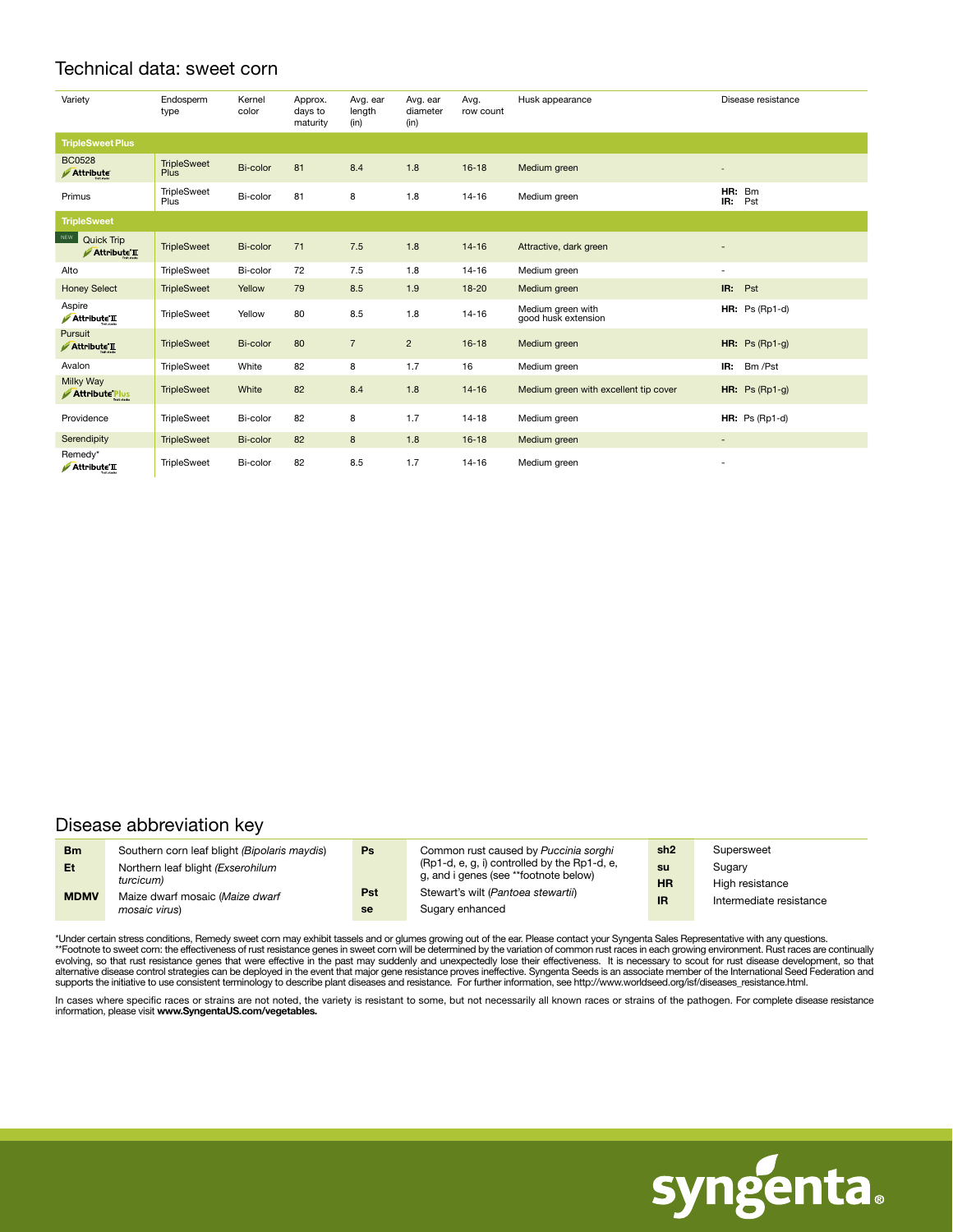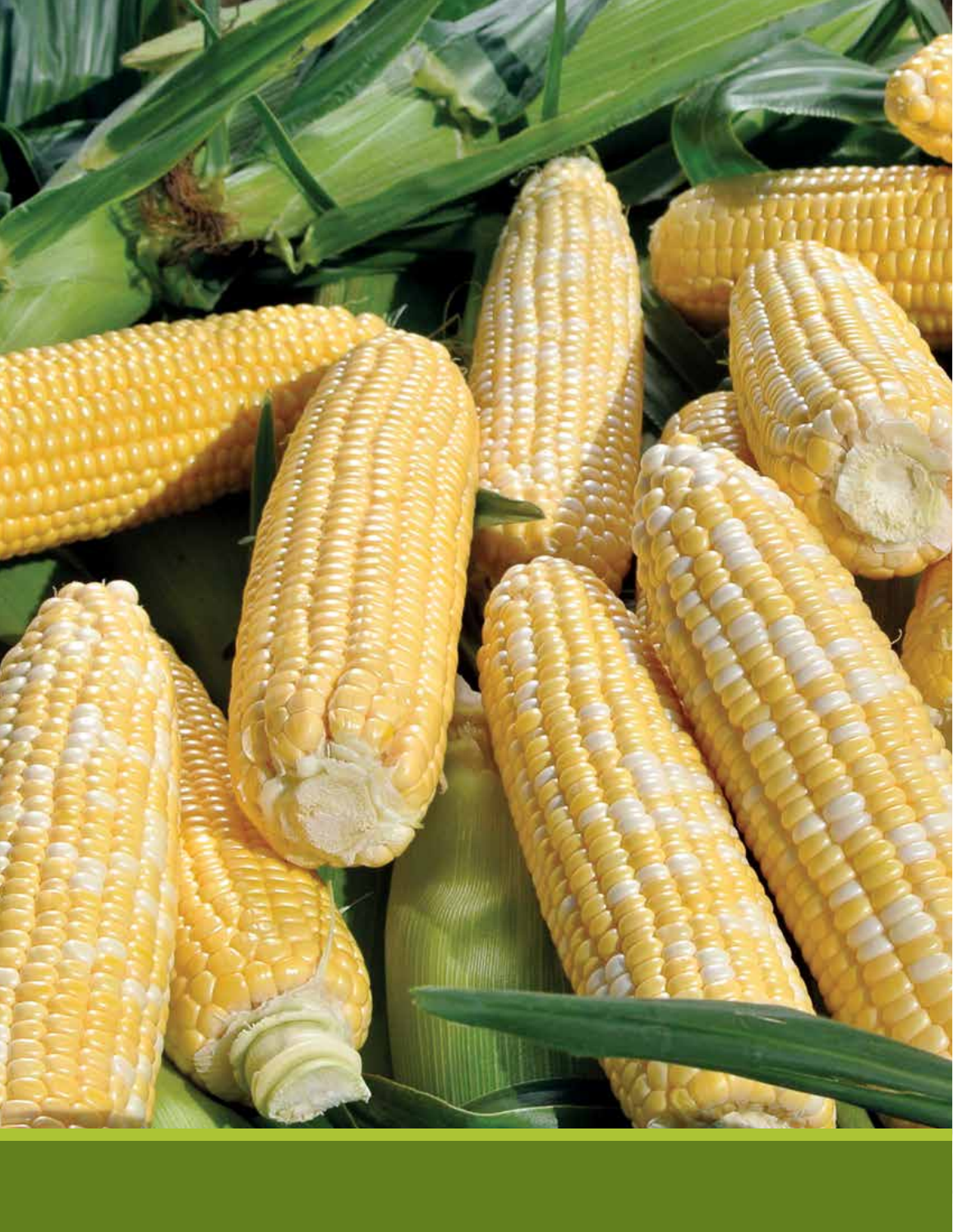